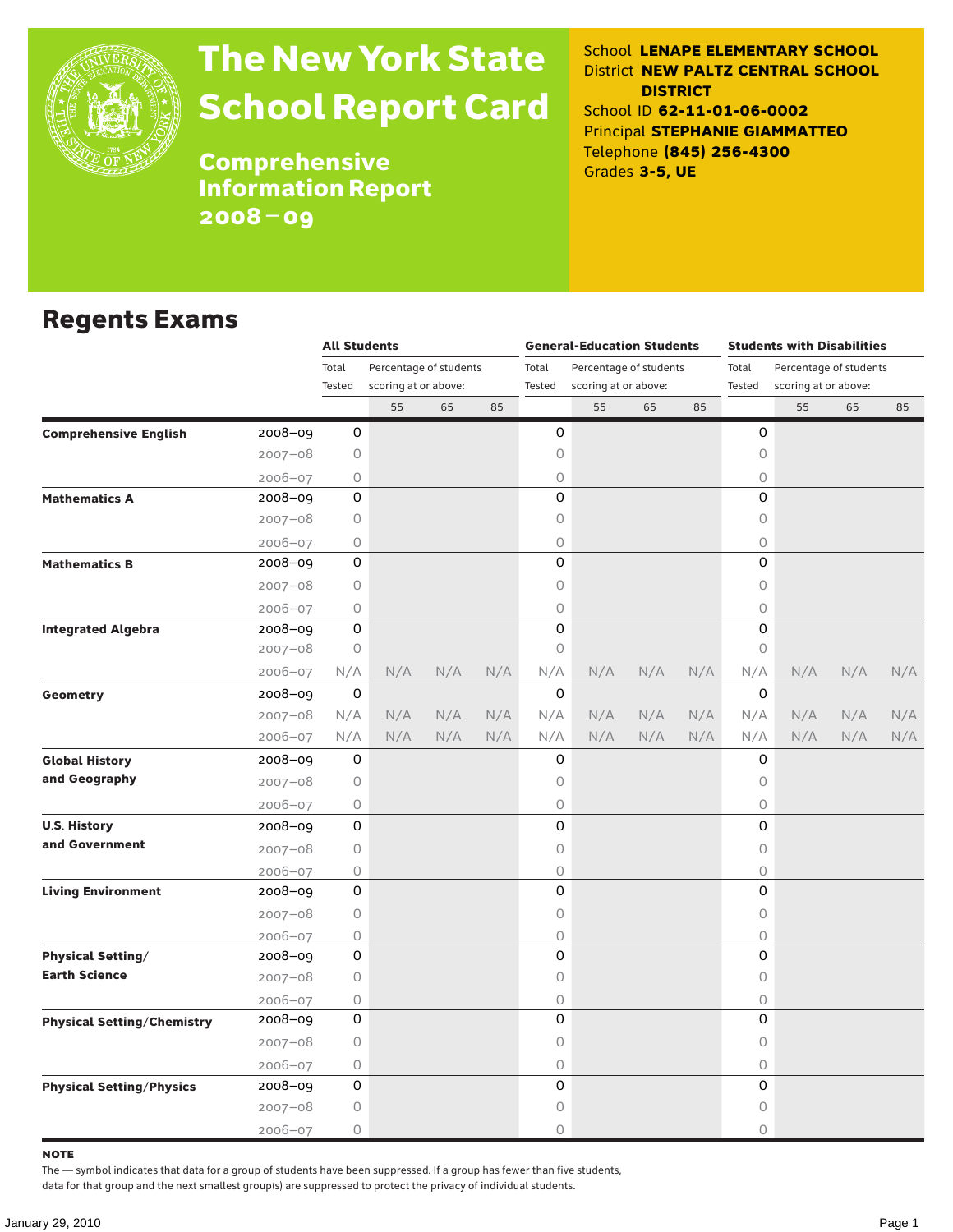School ID **62-11-01-06-0002**

### New York State English as a Second Language Achievement Test (NYSESLAT)

|                  |             |                | <b>All Students</b>               |                             |     |                          |                | <b>General-Education Students</b> |                                                                  |     |       |                     | <b>Students with Disabilities</b> |                                                                  |  |       |  |  |  |
|------------------|-------------|----------------|-----------------------------------|-----------------------------|-----|--------------------------|----------------|-----------------------------------|------------------------------------------------------------------|-----|-------|---------------------|-----------------------------------|------------------------------------------------------------------|--|-------|--|--|--|
|                  |             | Total          | Tested in each performance level: | Percent of students scoring |     |                          | Total          |                                   | Percent of students scoring<br>Tested in each performance level: |     |       | Total               |                                   | Percent of students scoring<br>Tested in each performance level: |  |       |  |  |  |
|                  |             |                |                                   | Begin. Interm. Adv.         |     | Prof.                    |                |                                   | Begin. Interm. Adv.                                              |     | Prof. |                     |                                   | Begin. Interm. Adv.                                              |  | Prof. |  |  |  |
| <b>Listening</b> | 2008-09     | 0              |                                   |                             |     |                          | 0              |                                   |                                                                  |     |       | 0                   |                                   |                                                                  |  |       |  |  |  |
| and Speaking     | $2007 - 08$ | $\bigcirc$     |                                   |                             |     |                          | 0              |                                   |                                                                  |     |       | 0                   |                                   |                                                                  |  |       |  |  |  |
| $(Grades K-1)$   | $2006 - 07$ | 0              |                                   |                             |     |                          | 0              |                                   |                                                                  |     |       | $\circ$             |                                   |                                                                  |  |       |  |  |  |
| <b>Reading</b>   | $2008 - 09$ | 0              |                                   |                             |     |                          | 0              |                                   |                                                                  |     |       | 0                   |                                   |                                                                  |  |       |  |  |  |
| and Writing      | $2007 - 08$ | 0              |                                   |                             |     |                          | 0              |                                   |                                                                  |     |       | $\circ$             |                                   |                                                                  |  |       |  |  |  |
| $(Grades K-1)$   | $2006 - 07$ | $\bigcirc$     |                                   |                             |     |                          | 0              |                                   |                                                                  |     |       | 0                   |                                   |                                                                  |  |       |  |  |  |
| <b>Listening</b> | $2008 - 09$ | 13             | 0%                                | 0%                          | 38% | 62%                      | 11             |                                   |                                                                  |     |       | 2                   |                                   |                                                                  |  |       |  |  |  |
| and Speaking     | $2007 - 08$ | $\overline{1}$ | $0\%$                             | 14%                         | 0%  | 86%                      | $\overline{1}$ | 0%                                | 14%                                                              | 0%  | 86%   | 0                   |                                   |                                                                  |  |       |  |  |  |
| $(Grades 2-4)$   | $2006 - 07$ | 4              | $\overline{\phantom{0}}$          |                             |     | $\overline{\phantom{0}}$ | 4              |                                   |                                                                  |     |       | $\circ$             |                                   |                                                                  |  |       |  |  |  |
| <b>Reading</b>   | $2008 - 09$ | 13             | 8%                                | 23%                         | 38% | 31%                      | 11             |                                   |                                                                  |     |       | 2                   |                                   |                                                                  |  |       |  |  |  |
| and Writing      | $2007 - 08$ | $\overline{1}$ | 14%                               | 14%                         | 57% | 14%                      | $\overline{1}$ | 14%                               | 14%                                                              | 57% | 14%   | $\circ$             |                                   |                                                                  |  |       |  |  |  |
| (Grades $2-4$ )  | $2006 - 07$ | 4              |                                   |                             |     | $\qquad \qquad -$        | 4              |                                   |                                                                  |     |       | 0                   |                                   |                                                                  |  |       |  |  |  |
| <b>Listening</b> | $2008 - 09$ | $\overline{c}$ |                                   |                             |     | $\overline{\phantom{0}}$ | $\overline{c}$ |                                   |                                                                  |     |       | 0                   |                                   |                                                                  |  |       |  |  |  |
| and Speaking     | $2007 - 08$ | 1              |                                   |                             |     | $\overline{\phantom{0}}$ | 0              |                                   |                                                                  |     |       | $\mathbf 1$         |                                   |                                                                  |  |       |  |  |  |
| $(Grades 5-6)$   | $2006 - 07$ | 1              |                                   |                             |     |                          | 1              |                                   |                                                                  |     |       | $\circ$             |                                   |                                                                  |  |       |  |  |  |
| <b>Reading</b>   | $2008 - 09$ | $\mathbf{1}$   | ÷,                                |                             |     | $\overline{\phantom{0}}$ | $\mathbf{1}$   |                                   |                                                                  |     | -     | 0                   |                                   |                                                                  |  |       |  |  |  |
| and Writing      | $2007 - 08$ | 1              |                                   |                             |     | $\qquad \qquad -$        | 0              |                                   |                                                                  |     |       | 1                   |                                   |                                                                  |  |       |  |  |  |
| $(Grades 5-6)$   | $2006 - 07$ | 1              |                                   |                             |     | $\overline{\phantom{0}}$ | 1              |                                   |                                                                  |     |       | $\circlearrowright$ |                                   |                                                                  |  |       |  |  |  |
| <b>Listening</b> | $2008 - 09$ | 0              |                                   |                             |     |                          | 0              |                                   |                                                                  |     |       | 0                   |                                   |                                                                  |  |       |  |  |  |
| and Speaking     | $2007 - 08$ | $\bigcirc$     |                                   |                             |     |                          | 0              |                                   |                                                                  |     |       | 0                   |                                   |                                                                  |  |       |  |  |  |
| (Grades $7-8$ )  | $2006 - 07$ | $\bigcirc$     |                                   |                             |     |                          | 0              |                                   |                                                                  |     |       | 0                   |                                   |                                                                  |  |       |  |  |  |
| <b>Reading</b>   | $2008 - 09$ | 0              |                                   |                             |     |                          | 0              |                                   |                                                                  |     |       | 0                   |                                   |                                                                  |  |       |  |  |  |
| and Writing      | $2007 - 08$ | 0              |                                   |                             |     |                          | 0              |                                   |                                                                  |     |       | $\circ$             |                                   |                                                                  |  |       |  |  |  |
| $(Grades 7-8)$   | 2006-07     | 0              |                                   |                             |     |                          | 0              |                                   |                                                                  |     |       | $\circlearrowright$ |                                   |                                                                  |  |       |  |  |  |
| <b>Listening</b> | $2008 - 09$ | 0              |                                   |                             |     |                          | 0              |                                   |                                                                  |     |       | 0                   |                                   |                                                                  |  |       |  |  |  |
| and Speaking     | $2007 - 08$ | 0              |                                   |                             |     |                          | 0              |                                   |                                                                  |     |       | $\circ$             |                                   |                                                                  |  |       |  |  |  |
| $(Grades g-12)$  | $2006 - 07$ | 0              |                                   |                             |     |                          | $\bigcirc$     |                                   |                                                                  |     |       | $\circ$             |                                   |                                                                  |  |       |  |  |  |
| <b>Reading</b>   | $2008 - 09$ | 0              |                                   |                             |     |                          | 0              |                                   |                                                                  |     |       | 0                   |                                   |                                                                  |  |       |  |  |  |
| and Writing      | $2007 - 08$ | 0              |                                   |                             |     |                          | 0              |                                   |                                                                  |     |       | 0                   |                                   |                                                                  |  |       |  |  |  |
| $(Grades g-12)$  | $2006 - 07$ | $\bigcirc$     |                                   |                             |     |                          | 0              |                                   |                                                                  |     |       | 0                   |                                   |                                                                  |  |       |  |  |  |

#### **NOTE**

The — symbol indicates that data for a group of students have been suppressed. If a group has fewer than five students,

data for that group and the next smallest group(s) are suppressed to protect the privacy of individual students.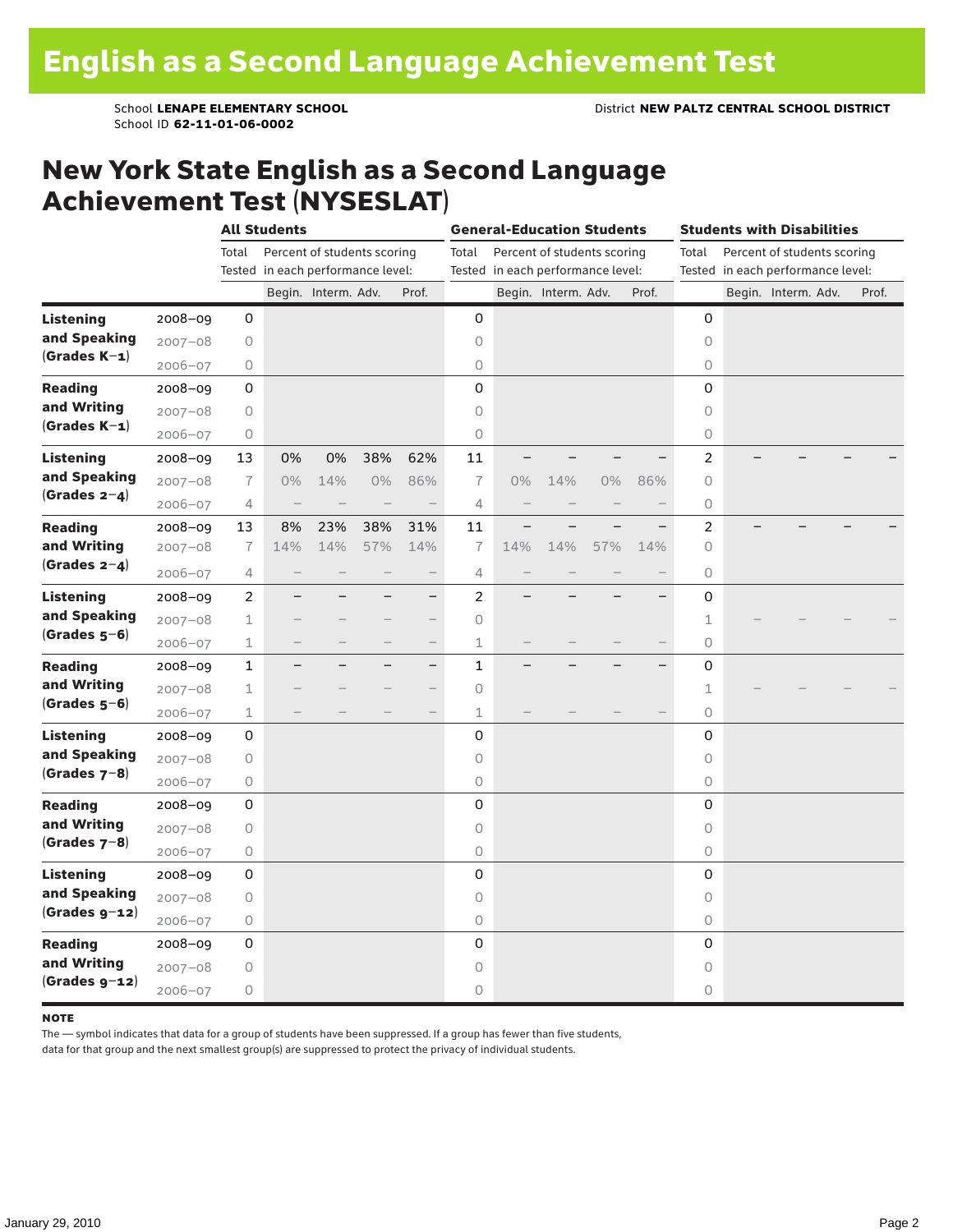School ID **62-11-01-06-0002**

## Elementary/Middle-Level Social Studies 2008–09

|                            |                                                             | <b>All Students</b> |       |     |                | <b>General-Education Students</b> |                                                    |       |     | <b>Students with Disabilities</b>                           |    |     |    |     |                |
|----------------------------|-------------------------------------------------------------|---------------------|-------|-----|----------------|-----------------------------------|----------------------------------------------------|-------|-----|-------------------------------------------------------------|----|-----|----|-----|----------------|
|                            | Total<br>Percentage of students<br>Tested scoring at level: |                     |       |     |                | Total                             | Percentage of students<br>Tested scoring at level: |       |     | Percentage of students<br>Total<br>Tested scoring at level: |    |     |    |     |                |
|                            |                                                             |                     |       |     | $\overline{4}$ |                                   |                                                    |       |     |                                                             |    |     |    |     | $\overline{4}$ |
| <b>Elementary</b><br>Level | 161                                                         | 4%                  | $1\%$ | 37% | 58%            | 143                               | 2%                                                 | $1\%$ | 32% | 65%                                                         | 18 | 22% | 0% | 72% | 6%             |
| <b>Middle Level</b>        |                                                             |                     |       |     |                | 0                                 |                                                    |       |     |                                                             | 0  |     |    |     |                |

#### 2005 Total Cohort Performance on Regents Exams After Four Years

|                                        | <b>All Students</b><br>Cohor<br>Enroll<br>Percentage of<br>students scoring:<br>65-84 85-100<br>$55 - 64$<br>0<br>0 |  |  |  |                      | <b>General-Education Students</b>  |              | <b>Students with Disabilities</b> |                                    |  |                    |  |  |
|----------------------------------------|---------------------------------------------------------------------------------------------------------------------|--|--|--|----------------------|------------------------------------|--------------|-----------------------------------|------------------------------------|--|--------------------|--|--|
|                                        |                                                                                                                     |  |  |  | Coho<br>$\circ$<br>ᇛ | Percentage of<br>students scoring: |              | Cohort<br>o,<br>문                 | Percentage of<br>students scoring: |  |                    |  |  |
|                                        |                                                                                                                     |  |  |  |                      | $55 - 64$                          | 65-84 85-100 |                                   |                                    |  | 55-64 65-84 85-100 |  |  |
| <b>Global History</b><br>and Geography |                                                                                                                     |  |  |  | 0                    |                                    |              | 0                                 |                                    |  |                    |  |  |
| <b>U.S. History</b><br>and Government  |                                                                                                                     |  |  |  | $\Omega$             |                                    |              | 0                                 |                                    |  |                    |  |  |
| <b>Science</b>                         | 0                                                                                                                   |  |  |  | 0                    |                                    |              | 0                                 |                                    |  |                    |  |  |

## New York State Alternate Assessments (NYSAA) 2008–09

|                         |       | AIL SLUUEIILS    |                                      |   |  |  |  |  |
|-------------------------|-------|------------------|--------------------------------------|---|--|--|--|--|
|                         | Total | Tested at Level: | Number of students scoring<br>3<br>2 |   |  |  |  |  |
|                         |       | 1                |                                      | 4 |  |  |  |  |
| <b>Elementary Level</b> |       |                  |                                      |   |  |  |  |  |
| <b>Social Studies</b>   | 1     |                  |                                      |   |  |  |  |  |
| <b>Middle Level</b>     |       |                  |                                      |   |  |  |  |  |
| <b>Social Studies</b>   | 0     |                  |                                      |   |  |  |  |  |
| <b>Secondary Level</b>  |       |                  |                                      |   |  |  |  |  |
| English Language Arts   | 0     |                  |                                      |   |  |  |  |  |
| <b>Mathematics</b>      | O     |                  |                                      |   |  |  |  |  |
| <b>Social Studies</b>   | O     |                  |                                      |   |  |  |  |  |
| Science                 | O     |                  |                                      |   |  |  |  |  |

All C<sub>tude</sub>

The New York State Alternate Assessment (NYSAA) is for students with severe cognitive disabilities. Results for students taking the NYSAA in English language arts, mathematics, and science at the elementary and middle levels are available in the *Accountability and Overview Report* part of *The New York State Report Card*.

The — symbol indicates that data for a group of students have been suppressed. If a group has fewer than five students, data for that group and the next smallest group(s) are suppressed to protect the privacy of individual students.

**NOTE**